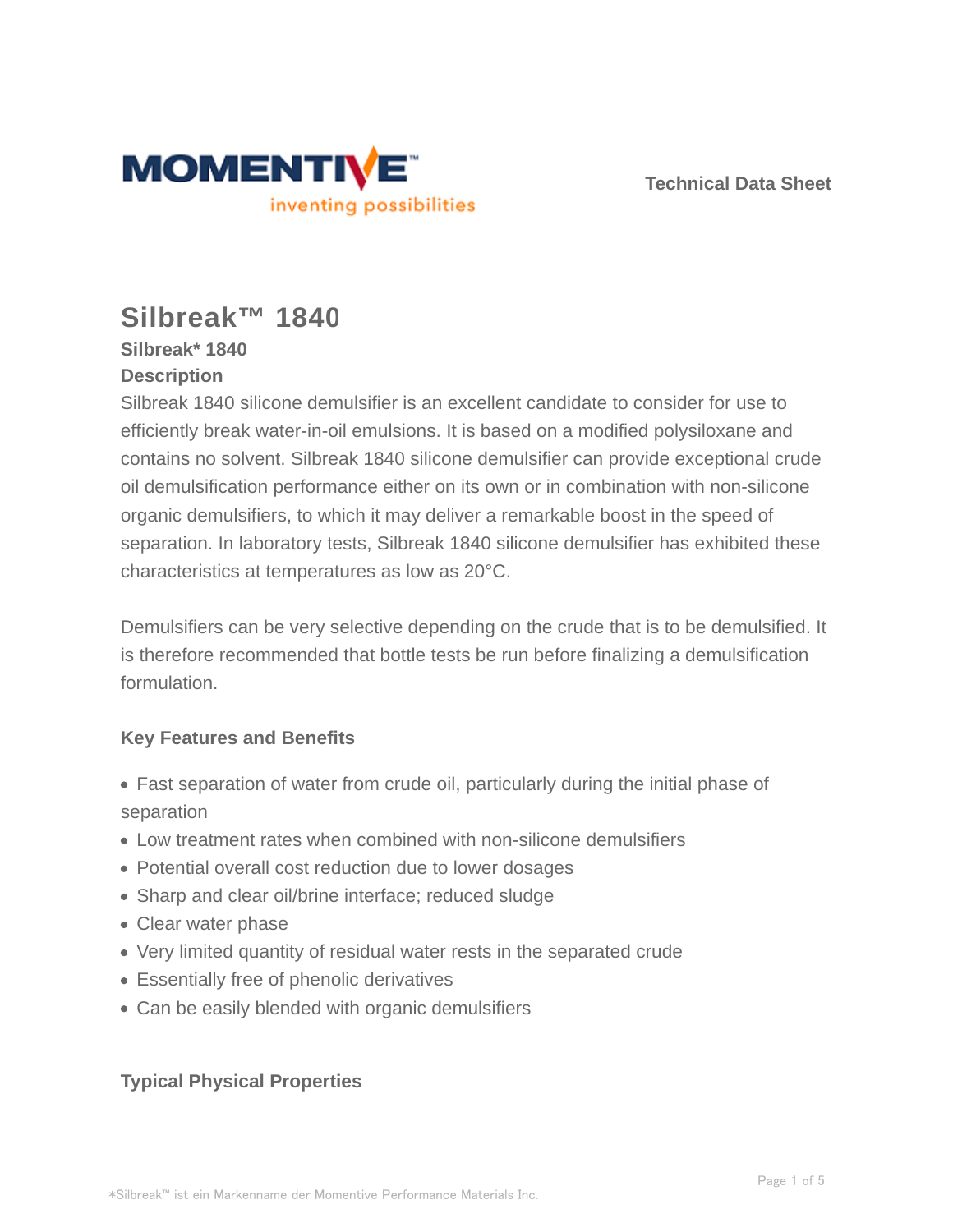| Polarity (HLB)             | 21                                |
|----------------------------|-----------------------------------|
| <b>RSN</b>                 | 17.8                              |
| Viscosity cSt, 20°C        | 300                               |
| Density g/ml, 20°C         | 1.074                             |
| Molecular Weight           | 3000-5000                         |
| Solubility in Water (1%)   | <b>Dispersible</b>                |
| <b>Preferred Solvent</b>   | Xylene, aromatics, 2-ethylhexanol |
| Flash Point ASTM D93, (°C) | 121                               |

The information shown above on the polarity and molecular weight may be useful when blending with other materials is desired. The polarity is based on the best estimate of HLB as calculated from the solubility parameters (Barton, A.F.M. Handbook of Solubility Parameters and Other Cohesion Parameters, Boca Raton: CRC Press, 1983) based on the composition of Silbreak 1840 silicone demulsifier.

The RSN value was determined experimentally.

Typical data are average data and actual values may vary. Typical data shall not be used as product specifications.

#### **Patent Status**

Nothing contained herein shall be construed to imply the nonexistence of any relevant patents or to constitute the permission, inducement or recommendation to practice any invention covered by any patent, without authority from the owner of the patent.

#### **Product Safety, Handling and Storage**

Silbreak 1840 silicone demulsifier should be stored between 0°C and 40°C to facilitate ease of handling; storage at lower or slightly higher temperatures (do not exceed 50°C) should not affect demulsification properties so long as the product has been stored in the original unopened package and is still within the stated shelf life.

Customers should review the latest Safety Data Sheet (SDS) and label for product safety information, safe handling instructions, personal protective equipment if necessary, emergency service contact information, and any special storage conditions required for safety. Momentive Performance Materials (MPM) maintains an aroundthe-clock emergency service for its products. SDS are available at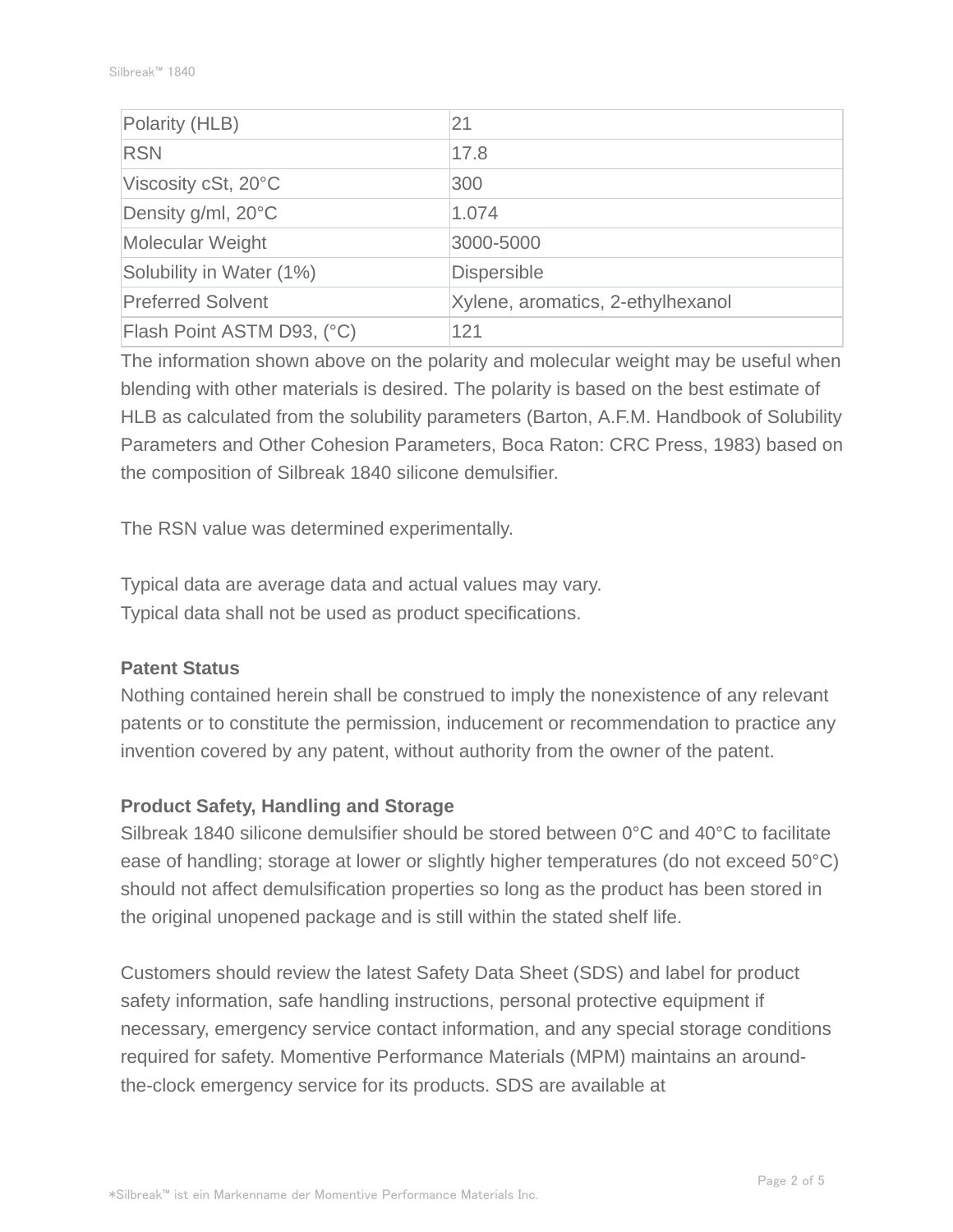www.momentive.com or, upon request, from any MPM representative. For product storage and handling procedures to maintain the product quality within our stated specifications, please review Certificates of Analysis, which are available in the Order Center. Use of other materials in conjunction with MPM products (for example, primers) may require additional precautions. Please review and follow the safety information provided by the manufacturer of such other materials.

#### **Processing Recommendations**

Silbreak 1840 silicone demulsifier can be introduced into the stream of emulsified crude oil as a solution in an organic solvent. We recommend xylene or 2-ethylhexanol but other solvents may also be used..

Blending with commonly used organic demulsifiers can be an equally effective way of using Silbreak 1840 silicone demulsifier. In such cases, Silbreak 1840 silicone demulsifier can be used at levels as high as 50% of the final formulation, although it may provide benefits at levels as low as 10%. In some cases a compatibilizing solvent may be necessary.

#### **Limitations**

Customers must evaluate Momentive Performance Materials products and make their own determination as to fitness of use in their particular applications.

#### **Contact Information**

Email commercial.services@momentive.com

#### **Telephone**

| <b>Americas</b>      | <b>Latin America</b> | <b>EMEAI- Europe, Middle</b>          | <b>ASIA PACIFIC</b> |
|----------------------|----------------------|---------------------------------------|---------------------|
|                      |                      | East, Africa & India                  |                     |
| +1 800 295 2392      | <b>Brazil</b>        | <b>Europe</b>                         | <b>China</b>        |
| Toll free*           | +55 11 4534 9650     | +390510924300                         | 800 820 0202        |
| +704 805 6946        | <b>Direct Number</b> | Direct number                         | Toll free           |
| <b>Direct Number</b> |                      |                                       | +86 21 3860 4892    |
|                      |                      |                                       | Direct number       |
| *All American        | <b>Mexico</b>        | India, Middle East &<br><b>Africa</b> | Japan               |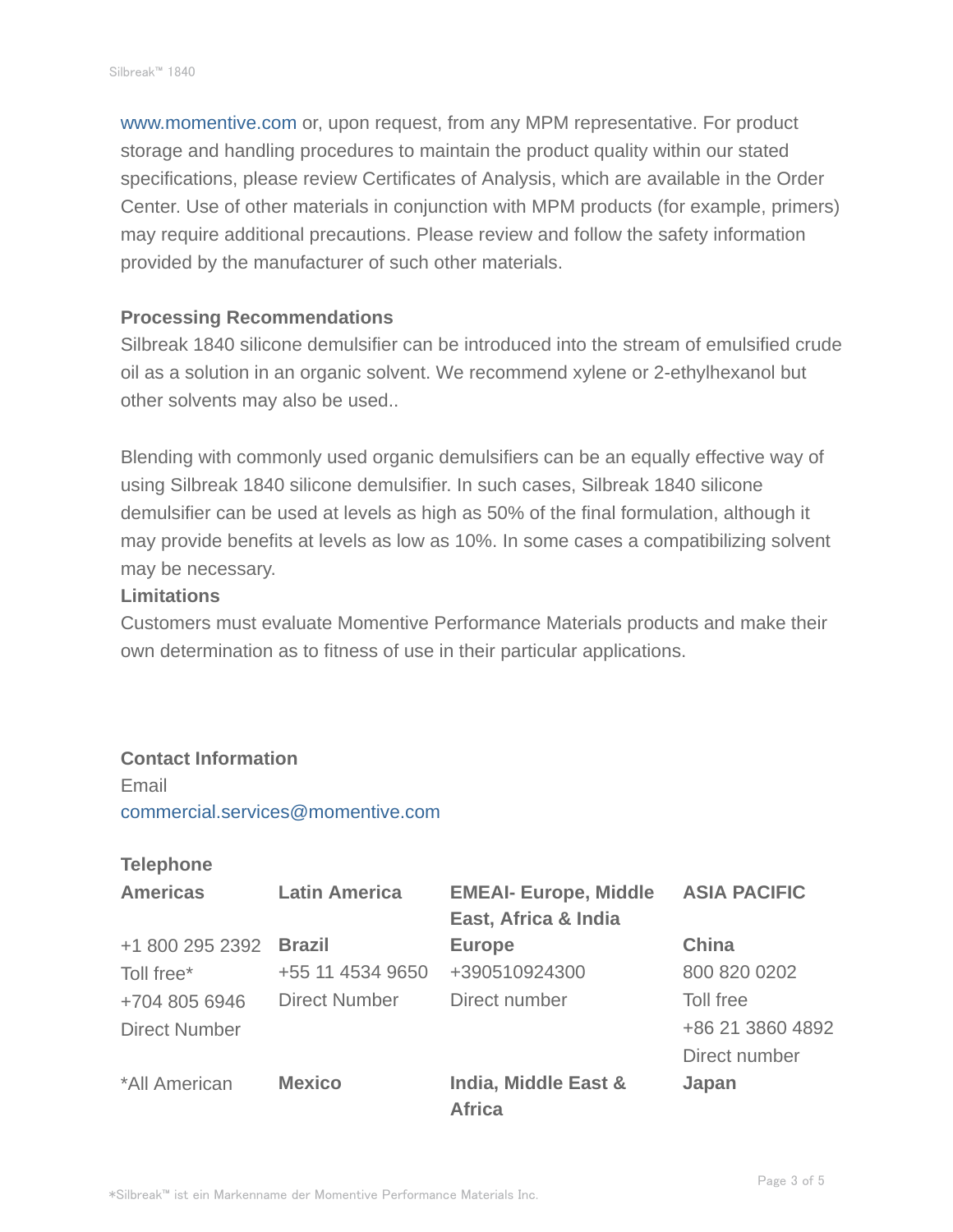|               |                           | +81 3 5544 3111                   |
|---------------|---------------------------|-----------------------------------|
| Direct Number | Direct number*            | Direct number                     |
|               | *All Middle Eastern       | Korea                             |
|               | countries, Africa, India, | +82 2 6201 4600                   |
|               |                           | +52 55 2169 7670 + 91 44 71212207 |

For literature and technical assistance, visit our website at: www.momentive.com

#### **DISCLAIMER:**

**THE MATERIALS, PRODUCTS AND SERVICES OF MOMENTIVE PERFORMANCE MATERIALS INC. AND ITS SUBSIDIARIES AND AFFILIATES (COLLECTIVELY "SUPPLIER"), ARE SOLD SUBJECT TO SUPPLIER'S STANDARD CONDITIONS OF SALE, WHICH ARE INCLUDED IN THE APPLICABLE DISTRIBUTOR OR OTHER SALES AGREEMENT, PRINTED ON THE BACK OF ORDER ACKNOWLEDGMENTS AND INVOICES, AND AVAILABLE UPON REQUEST. ALTHOUGH ANY INFORMATION, RECOMMENDATIONS, OR ADVICE CONTAINED HEREIN IS GIVEN IN GOOD FAITH, SUPPLIER MAKES NO WARRANTY OR GUARANTEE, EXPRESS OR IMPLIED, (i) THAT THE RESULTS DESCRIBED HEREIN WILL BE OBTAINED UNDER END-USE CONDITIONS, OR (ii) AS TO THE EFFECTIVENESS OR SAFETY OF ANY DESIGN INCORPORATING ITS PRODUCTS, MATERIALS, SERVICES, RECOMMENDATIONS OR ADVICE. EXCEPT AS PROVIDED IN SUPPLIER'S STANDARD CONDITIONS OF SALE, SUPPLIER AND ITS REPRESENTATIVES SHALL IN NO EVENT BE RESPONSIBLE FOR ANY LOSS RESULTING FROM ANY USE OF ITS MATERIALS, PRODUCTS OR SERVICES DESCRIBED HEREIN.** Each user bears full responsibility for making its own determination as to the suitability of Supplier's materials, services, recommendations, or advice for its own particular use. Each user must identify and perform all tests and analyses necessary to assure that its finished parts incorporating Supplier's products, materials, or services will be safe and suitable for use under end-use conditions. Nothing in this or any other document, nor any oral recommendation or advice, shall be deemed to alter, vary, supersede, or waive any provision of Supplier's standard Conditions of Sale or this Disclaimer, unless any such modification is specifically agreed to in a writing signed by Supplier. No statement contained herein concerning a possible or suggested use of any material, product, service or design is intended, or should be construed, to grant any license under any patent or other intellectual property right of Supplier covering such use or design, or as